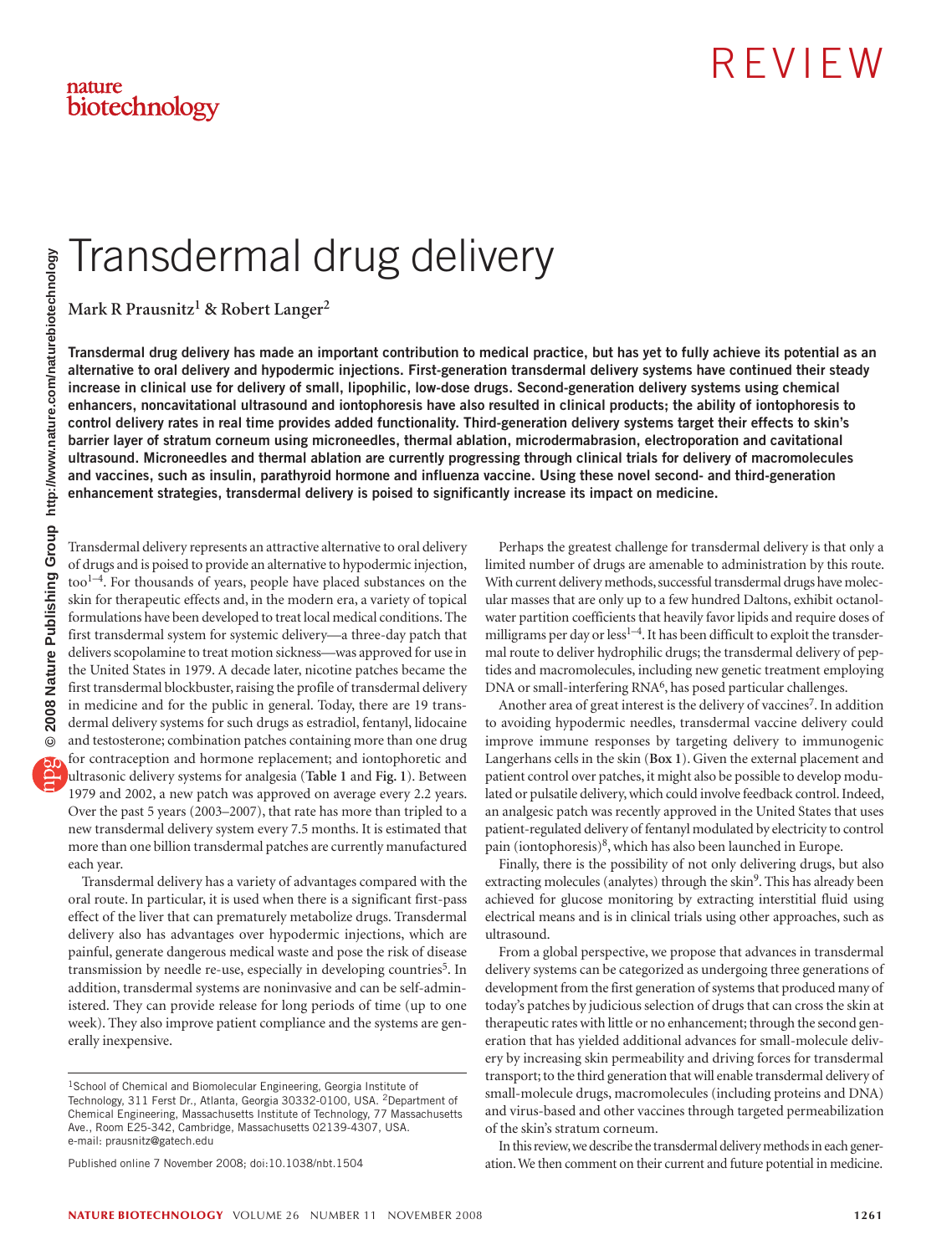#### **First-generation transdermal delivery systems**

The first generation of transdermal delivery systems is responsible for most of the transdermal patches that have thus far been in clinical use. Significant advances in patch technology, and public acceptance, have enabled the recent surge in first-generation transdermal patches reaching the market (**Box 2**). However, this surge will taper off as drugs with suitable properties for such systems are depleted. First-generation delivery candidates must be low-molecular weight, lipophilic and efficacious at low doses. Usually, their transdermal delivery should be more attractive than oral delivery due to low oral bioavailability, the need or desire for less frequent dosing or steady delivery profiles, or other factors.

The first-generation approach to transdermal delivery is limited primarily by the barrier posed by skin's outermost layer called the stratum corneum, which is 10 to 20 µm thick (**Fig. 2**). Underneath this layer is the viable epidermis, which measures 50 to 100 µm and is avascular. Deeper still is the dermis, which is 1–2 mm thick and contains a rich capillary bed for systemic drug absorption just below the dermal– epidermal junction. Closer examination of the stratum corneum barrier reveals a brick and mortar structure, where the bricks represent nonliving corneocyte cells composed primarily of cross-linked keratin and the intercellular mortar is a mixture of lipids organized largely in bilayers.

Drug transport across the stratum corneum typically involves diffusion through the intercellular lipids via a path that winds tortuously around corneocytes, where hydrophilic molecules travel through the lipid head group regions and lipophilic molecules travel through the lipid tails. This transport pathway is highly constrained by the structural and solubility requirements for solution and diffusion within stratum corneum lipid bilayers.

A variation on the traditional transdermal patch of first-generation delivery systems involves no patch at all, but applies a metered liquid spray, gel or other topical formulation to the skin that, upon evaporation or absorption, can drive small lipophilic drugs into the stratum corneum, which in turn serves as the drug reservoir for extended release into the viable epidermis over hours $^{10}$ . For example, testosterone gels have been in use for several years and a transdermal spray has been recently approved for estradiol delivery.



**Figure 1** Cumulative number of transdermal drugs approved by the FDA since the first approval in 1979. There are currently 19 drugs and drug combinations administered by various delivery methods that are approved in the United States (see **Table 1**). Data were obtained from the FDA Orange Book<sup>60</sup>.

### **Second-generation transdermal delivery systems**

The second generation of transdermal delivery systems recognizes that skin permeability enhancement is needed to expand the scope of transdermal drugs. The ideal enhancer should (i) increase skin permeability by reversibly disrupting stratum corneum structure, (ii) provide an added driving force for transport into the skin and (iii) avoid injury to deeper, living tissues. However, enhancement methods developed in this generation, such as conventional chemical enhancers, iontophoresis and noncavitational ultrasound, have struggled with the balance between achieving increased delivery across stratum corneum, while protecting deeper tissues from damage. As a result, this second generation of delivery systems has advanced clinical practice primarily by improving small-molecule delivery for localized, dermatological, cosmetic and some systemic applications, but has made little clinically important effect on the delivery of macromolecules $^{1-4}$ .

**Conventional chemical enhancers.** Recognizing the need to increase skin permeability, developers of second-generation delivery strategies have turned largely to the development of chemical enhancers<sup>11,12</sup>. This approach is a logical extension of the traditional pharmaceutical toolbox because it primarily involves designing new formulations with chemical excipients. Many effective chemical enhancers disrupt the highly ordered bilayer structures of the intracellular lipids found in stratum corneum by inserting amphiphilic molecules into these bilayers to disorganize molecular packing or by extracting lipids using solvents and surfactants to create lipid-packing defects of nanometer dimensions. Hundreds of different chemical enhancers have been studied, including off-the-shelf compounds and others specifically designed and synthesized for this purpose, such as Azone (1-dodecylazacycloheptan-2-one) and SEPA (2-n-nonyl-1,3dioxolane) (**Table 2**).

One challenge of this approach is that increased permeation enhancement, even of small molecules, typically correlates with increased skin irritation. A small subset of these enhancers that increase skin permeability without irritation have been used successfully to deliver small molecules, but have had limited impact on the problem of delivering hydrophilic compounds or macromolecules. Overall, chemical enhancers can increase skin permeability and provide an added driving force for transport by increasing drug partitioning into the skin (thereby increasing the concentration gradient driving diffusion), but the difficulty of localizing their effects to the stratum corneum to avoid irritation or toxicity to living cells in the deeper skin has severely constrained their application.

Mitragotri and colleagues $13$  have suggested guidelines to design chemical enhancers that may increase skin permeability without causing irritation. Using Fourier transform infrared (FTIR) spectroscopy as a screening tool, they proposed that effective and nonirritating enhancers should alter stratum corneum lipid  $CH<sub>2</sub>$  symmetric stretching (which correlates with increased skin permeability) and avoid changes in stratum corneum protein amide I band absorption (which correlates with skin irritation). These design principles predicted that optimal chemical structures for enhancing drug delivery would be amphiphiles with long, saturated carbon tails or compounds with multiple aromatic rings; the authors went on to validate their predictions experimentally.

Liposomes, dendrimers and microemulsions have also been used as chemical enhancers with supramolecular structure that can increase not only skin permeability, but also drug solubilization in the formulation and drug partitioning into the skin $14,15$ . Their supramolecular size generally precludes penetration into the skin and thereby helps localize effects to the stratum corneum. These approaches have found success for enhanced delivery of some small molecules, especially for topical dermatological and cosmetic applications. A highly deformable liposome formulation is currently in clinical trials for insulin delivery (**Table 2**).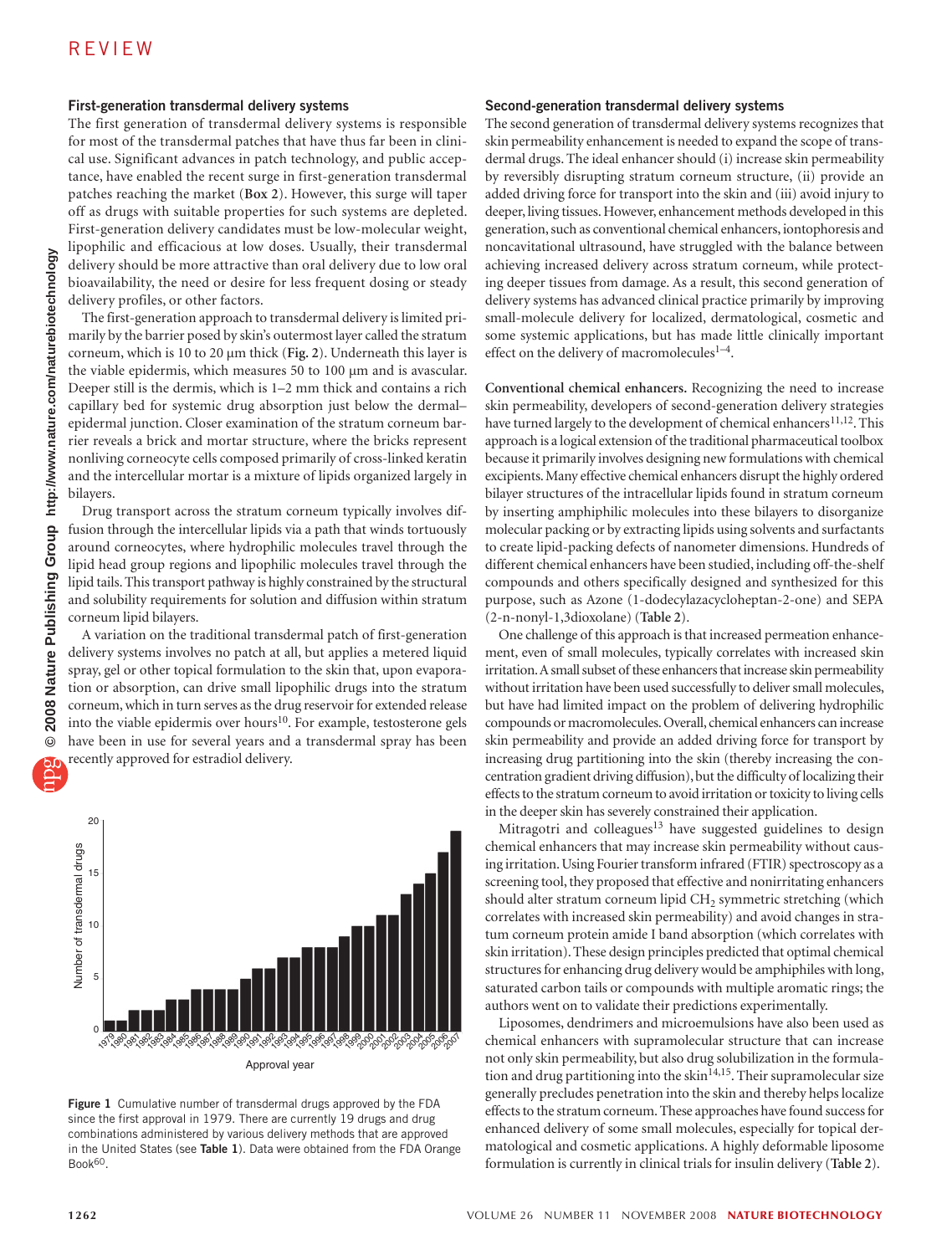| Approval year Drug/Product name<br><b>Indication</b><br><b>Marketing company</b><br><b>Motion sickness</b><br>Scopolamine/Transderm-Scop<br>Novartis Consumer Health (Parsippany, NJ, USA)<br>Nitroglycerin/Transderm-Nitro<br>Angina pectoris<br>Novartis (East Hannover, NJ, USA)<br>Clonidine/Catapres-TTS<br>Boehringer Ingelheim (Ridgefield, CT, USA)<br>Hypertension<br>Estradiol/Estraderm<br>Menopausal symptoms<br><b>Novartis</b><br>Fentanyl/Duragesic<br>Janssen Pharmaceutica (Titusville, NJ, USA)<br>Chronic pain<br>GlaxoSmithKline (Philadelphia), Novartis<br>Nicotine/Nicoderm, Habitrol, ProStep<br>Smoking cessation<br>Consumer Health, Elan (Gainesville, GA, USA)<br>Testosterone/Testoderm<br>Testosterone deficiency<br>Alza (Mountain View, CA, USA)<br>Iomed (Salt Lake City, UT, USA)<br>Lidocaine with epinephrine (iontophoresis)/lontocaine<br>Local dermal analgesia<br>Estradiol with norethidrone/Combipatch<br>Menopausal symptoms<br><b>Novartis</b><br>Lidocaine/Lidoderm<br>Post-herpetic neuralgia pain<br>Endo Pharmaceuticals (Chadds Ford, PA, USA)<br>Ethinyl estradiol with norelgestromin/Ortho Evra<br>Contraception<br>Ortho-McNeil Pharmaceutical (Raritan, NJ, USA)<br>Estradiol with levonorgestrel/Climara Pro<br>Bayer Healthcare Pharmaceuticals (Wayne, NJ,<br>Menopausal symptoms<br>USA)<br>Oxybutynin/Oxytrol<br>Overactive bladder<br>Watson Pharma (Corona, CA, USA)<br>Lidocaine (ultrasound)/SonoPrep<br>Local dermal anesthesia<br>Echo Therapeutics (Franklin, MA, USA)<br><b>Endo Pharmaceuticals</b><br>Lidocaine with tetracaine/Synera<br>Local dermal analgesia<br>Fentanyl HCI (iontophoresis)/lonsys<br>Acute postoperative pain<br>Alza<br>Methylphenidate/Daytrana<br>Attention deficit hyperactivity disorder<br>Shire (Wayne, PA, USA)<br>Major depressive disorder<br>Selegiline/Emsam<br>Bristol-Myers Squibb (Princeton, NJ, USA)<br>Parkinson's disease<br>Schwarz Pharma (Mequon, WI, USA)<br>Rotigotine/Neupro | Table 1 Transdermal drugs approved by the US FDA <sup>a</sup> |  |  |  |  |  |  |
|--------------------------------------------------------------------------------------------------------------------------------------------------------------------------------------------------------------------------------------------------------------------------------------------------------------------------------------------------------------------------------------------------------------------------------------------------------------------------------------------------------------------------------------------------------------------------------------------------------------------------------------------------------------------------------------------------------------------------------------------------------------------------------------------------------------------------------------------------------------------------------------------------------------------------------------------------------------------------------------------------------------------------------------------------------------------------------------------------------------------------------------------------------------------------------------------------------------------------------------------------------------------------------------------------------------------------------------------------------------------------------------------------------------------------------------------------------------------------------------------------------------------------------------------------------------------------------------------------------------------------------------------------------------------------------------------------------------------------------------------------------------------------------------------------------------------------------------------------------------------------------------------------------------------------------------------------------------------------------------------------|---------------------------------------------------------------|--|--|--|--|--|--|
|                                                                                                                                                                                                                                                                                                                                                                                                                                                                                                                                                                                                                                                                                                                                                                                                                                                                                                                                                                                                                                                                                                                                                                                                                                                                                                                                                                                                                                                                                                                                                                                                                                                                                                                                                                                                                                                                                                                                                                                                  |                                                               |  |  |  |  |  |  |
|                                                                                                                                                                                                                                                                                                                                                                                                                                                                                                                                                                                                                                                                                                                                                                                                                                                                                                                                                                                                                                                                                                                                                                                                                                                                                                                                                                                                                                                                                                                                                                                                                                                                                                                                                                                                                                                                                                                                                                                                  | 1979                                                          |  |  |  |  |  |  |
|                                                                                                                                                                                                                                                                                                                                                                                                                                                                                                                                                                                                                                                                                                                                                                                                                                                                                                                                                                                                                                                                                                                                                                                                                                                                                                                                                                                                                                                                                                                                                                                                                                                                                                                                                                                                                                                                                                                                                                                                  | 1981                                                          |  |  |  |  |  |  |
|                                                                                                                                                                                                                                                                                                                                                                                                                                                                                                                                                                                                                                                                                                                                                                                                                                                                                                                                                                                                                                                                                                                                                                                                                                                                                                                                                                                                                                                                                                                                                                                                                                                                                                                                                                                                                                                                                                                                                                                                  | 1984                                                          |  |  |  |  |  |  |
|                                                                                                                                                                                                                                                                                                                                                                                                                                                                                                                                                                                                                                                                                                                                                                                                                                                                                                                                                                                                                                                                                                                                                                                                                                                                                                                                                                                                                                                                                                                                                                                                                                                                                                                                                                                                                                                                                                                                                                                                  | 1986                                                          |  |  |  |  |  |  |
|                                                                                                                                                                                                                                                                                                                                                                                                                                                                                                                                                                                                                                                                                                                                                                                                                                                                                                                                                                                                                                                                                                                                                                                                                                                                                                                                                                                                                                                                                                                                                                                                                                                                                                                                                                                                                                                                                                                                                                                                  | 1990                                                          |  |  |  |  |  |  |
|                                                                                                                                                                                                                                                                                                                                                                                                                                                                                                                                                                                                                                                                                                                                                                                                                                                                                                                                                                                                                                                                                                                                                                                                                                                                                                                                                                                                                                                                                                                                                                                                                                                                                                                                                                                                                                                                                                                                                                                                  | 1991                                                          |  |  |  |  |  |  |
|                                                                                                                                                                                                                                                                                                                                                                                                                                                                                                                                                                                                                                                                                                                                                                                                                                                                                                                                                                                                                                                                                                                                                                                                                                                                                                                                                                                                                                                                                                                                                                                                                                                                                                                                                                                                                                                                                                                                                                                                  | 1993                                                          |  |  |  |  |  |  |
|                                                                                                                                                                                                                                                                                                                                                                                                                                                                                                                                                                                                                                                                                                                                                                                                                                                                                                                                                                                                                                                                                                                                                                                                                                                                                                                                                                                                                                                                                                                                                                                                                                                                                                                                                                                                                                                                                                                                                                                                  | 1995                                                          |  |  |  |  |  |  |
|                                                                                                                                                                                                                                                                                                                                                                                                                                                                                                                                                                                                                                                                                                                                                                                                                                                                                                                                                                                                                                                                                                                                                                                                                                                                                                                                                                                                                                                                                                                                                                                                                                                                                                                                                                                                                                                                                                                                                                                                  | 1998                                                          |  |  |  |  |  |  |
|                                                                                                                                                                                                                                                                                                                                                                                                                                                                                                                                                                                                                                                                                                                                                                                                                                                                                                                                                                                                                                                                                                                                                                                                                                                                                                                                                                                                                                                                                                                                                                                                                                                                                                                                                                                                                                                                                                                                                                                                  | 1999                                                          |  |  |  |  |  |  |
|                                                                                                                                                                                                                                                                                                                                                                                                                                                                                                                                                                                                                                                                                                                                                                                                                                                                                                                                                                                                                                                                                                                                                                                                                                                                                                                                                                                                                                                                                                                                                                                                                                                                                                                                                                                                                                                                                                                                                                                                  | 2001                                                          |  |  |  |  |  |  |
|                                                                                                                                                                                                                                                                                                                                                                                                                                                                                                                                                                                                                                                                                                                                                                                                                                                                                                                                                                                                                                                                                                                                                                                                                                                                                                                                                                                                                                                                                                                                                                                                                                                                                                                                                                                                                                                                                                                                                                                                  | 2003                                                          |  |  |  |  |  |  |
|                                                                                                                                                                                                                                                                                                                                                                                                                                                                                                                                                                                                                                                                                                                                                                                                                                                                                                                                                                                                                                                                                                                                                                                                                                                                                                                                                                                                                                                                                                                                                                                                                                                                                                                                                                                                                                                                                                                                                                                                  | 2003                                                          |  |  |  |  |  |  |
|                                                                                                                                                                                                                                                                                                                                                                                                                                                                                                                                                                                                                                                                                                                                                                                                                                                                                                                                                                                                                                                                                                                                                                                                                                                                                                                                                                                                                                                                                                                                                                                                                                                                                                                                                                                                                                                                                                                                                                                                  | 2004                                                          |  |  |  |  |  |  |
|                                                                                                                                                                                                                                                                                                                                                                                                                                                                                                                                                                                                                                                                                                                                                                                                                                                                                                                                                                                                                                                                                                                                                                                                                                                                                                                                                                                                                                                                                                                                                                                                                                                                                                                                                                                                                                                                                                                                                                                                  | 2005                                                          |  |  |  |  |  |  |
|                                                                                                                                                                                                                                                                                                                                                                                                                                                                                                                                                                                                                                                                                                                                                                                                                                                                                                                                                                                                                                                                                                                                                                                                                                                                                                                                                                                                                                                                                                                                                                                                                                                                                                                                                                                                                                                                                                                                                                                                  | 2006                                                          |  |  |  |  |  |  |
|                                                                                                                                                                                                                                                                                                                                                                                                                                                                                                                                                                                                                                                                                                                                                                                                                                                                                                                                                                                                                                                                                                                                                                                                                                                                                                                                                                                                                                                                                                                                                                                                                                                                                                                                                                                                                                                                                                                                                                                                  | 2006                                                          |  |  |  |  |  |  |
|                                                                                                                                                                                                                                                                                                                                                                                                                                                                                                                                                                                                                                                                                                                                                                                                                                                                                                                                                                                                                                                                                                                                                                                                                                                                                                                                                                                                                                                                                                                                                                                                                                                                                                                                                                                                                                                                                                                                                                                                  | 2006                                                          |  |  |  |  |  |  |
|                                                                                                                                                                                                                                                                                                                                                                                                                                                                                                                                                                                                                                                                                                                                                                                                                                                                                                                                                                                                                                                                                                                                                                                                                                                                                                                                                                                                                                                                                                                                                                                                                                                                                                                                                                                                                                                                                                                                                                                                  | 2007                                                          |  |  |  |  |  |  |
| Rivastigmine/Exelon<br>Dementia<br><b>Novartis</b>                                                                                                                                                                                                                                                                                                                                                                                                                                                                                                                                                                                                                                                                                                                                                                                                                                                                                                                                                                                                                                                                                                                                                                                                                                                                                                                                                                                                                                                                                                                                                                                                                                                                                                                                                                                                                                                                                                                                               | 2007                                                          |  |  |  |  |  |  |

<sup>a</sup>This list includes transdermal patches and delivery systems approved by the US Food and Drug Administration. Only the first approved product for a given drug or drug combination adminis-<br>tered by a given delivery method

Another transdermal delivery approach that has been applied is the use of prodrugs. Through the addition of a cleavable chemical group that typically increases drug lipophilicity<sup>16</sup>, such prodrugs can facilitate the transfer of a drug across the skin. This is accomplished by adding, for example, alkyl side chains with enzymatically cleavable linkers, such as esters or carbonates. One prodrug approach relies on the linkage of either two of the same or two different small-molecule drugs to each other by a labile bond, which reduces their hydrophilicity, albeit at the expense of increasing molecular weight $17$ .

Because the prodrug approach is based on altering drug structure, as opposed to skin structure, prodrugs usually do not cause skin irritation. Even so, advancement of this field has been limited by the complexity of prodrug design, the applicability of the approach only to small-molecule drugs and the need to gain US Food and Drug Administration (FDA) approval of the prodrug as a new chemical entity (rather than approval only of the transdermal delivery route for an already approved drug).

**Iontophoresis.** Iontophoresis has been studied to increase transdermal delivery for more than a century by typically applying a continuous lowvoltage current<sup>18,19</sup>. Although there can be increased skin permeability, iontophoresis mainly provides an electrical driving force for transport across stratum corneum. Charged drugs are moved via electrophoresis, whereas weakly charged and uncharged compounds can be moved by electroosmotic flow of water generated by the preferential movement of mobile cations (e.g.,  $Na^+$ ) instead of fixed anions (e.g., keratin) in the stratum corneum<sup>20</sup>. Because iontophoresis does not primarily change the skin barrier itself, it is mostly applicable to small molecules that carry a charge and some macromolecules up to a few thousand Daltons.

The strongest asset of iontophoresis is that the rate of drug delivery scales with the electrical current, which can be readily controlled by a microprocessor or, in some cases, the patient<sup>21</sup>. In this way, drug delivery can be turned on and off and even modulated over time to enable complex delivery profiles. One of us found that, however, the maximum current—and therefore the maximum delivery rate—is limited by skin irritation and pain caused by the general inability of iontophoresis to localize its effects to the stratum corneum<sup>22</sup>.

Guided by these strengths and weaknesses, current applications emphasize the ability of iontophoresis to provide control over drug dosing, because it scales with the amount of charge (that is, the product of current and time) delivered to the skin<sup>18,19</sup>. Iontophoresis is currently used clinically to rapidly deliver lidocaine for local anesthesia<sup>23</sup>, pilocarpine to induce sweating as part of a cystic fibrosis diagnostic test $^{24}$ and tap water to treat hyperhydrosis (that is, excessive sweating)<sup>25</sup>, as well as to extract glucose from the skin for glucose monitoring<sup>26</sup>. A recently approved iontophoretic patch enables patients to periodically activate the patch to administer a bolus of fentanyl based on their need for pain relief8 (**Table 1**). In contrast to this costly, microprocessor-controlled system, another recently approved iontophoretic patch involves simply connecting the drug reservoir to a constant-voltage, printed battery that can also have some simple control circuitry; the patch delivers drug until the battery runs out<sup>27</sup>. Although the drug delivery rate is not as well controlled using this low-cost alternative, the total amount of drug administered is controlled, because the total amount of charge transferred across the skin is limited by the battery capacity. An additional alternative that seeks to achieve a balance between low cost and microprocessor control of delivery involves a single-use iontophoretic system in clinical trials for delivery of acyclovir to treat herpes labialis28 (**Table 2**).

**Noncavitational ultrasound.** Ultrasound was first widely recognized as a skin permeation enhancer when physical therapists discovered that massaging anti-inflammatory agents into the skin using ultrasonic heating probes increased efficacy29,30. Ultrasound is an oscillating pressure wave at a frequency too high for humans to hear. Although some have hypothesized that the pressure gradients and oscillation associated with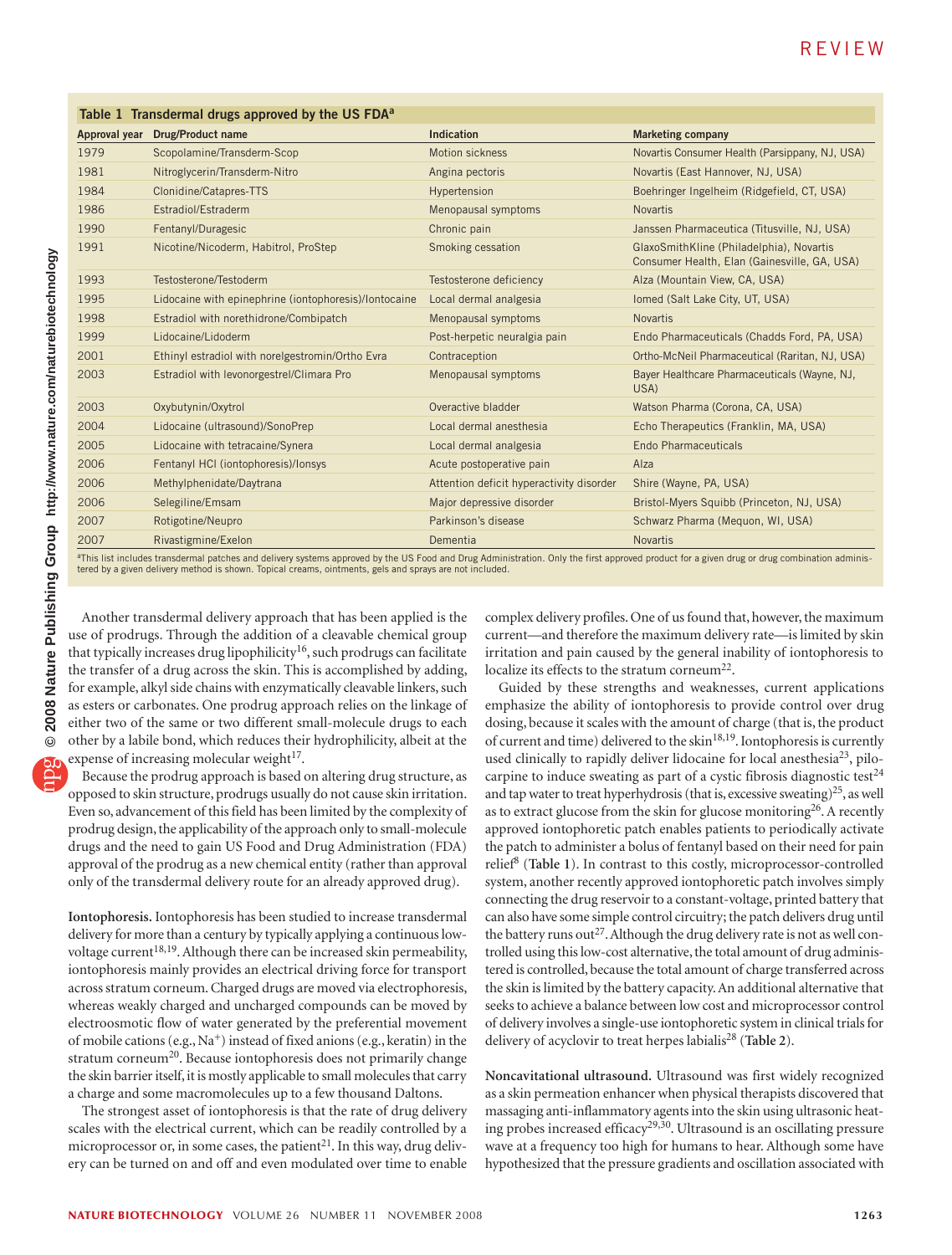ultrasound act as a driving force to move drugs into the skin, it appears that the dominant effect is to disrupt stratum corneum lipid structure and thereby increase permeability. The effects of noncavitational ultrasound on skin permeability have generally been limited to enhancing small, lipophilic compounds. Using more aggressive noncavitational ultrasound conditions has been limited by associated tissue heating that is not targeted to the stratum corneum and can damage deeper tissue. Under different conditions, ultrasound can also be used to generate cavitational bubble activity, which has different effects and is discussed below.

## **Third-generation transdermal delivery systems**

The third generation of transdermal delivery systems is poised to have a large impact on drug delivery because it targets its effects to the stratum corneum. This targeting enables stronger disruption of the stratum corneum barrier, and thereby more effective transdermal delivery, while still protecting deeper tissues. We have found that in this way, novel chemical enhancers, electroporation, cavitational ultrasound and more recently microneedles, thermal ablation and microdermabrasion<sup>31</sup> have been shown to deliver macromolecules, including therapeutic proteins and vaccines, across the skin in human clinical trials. These advances were made possible in part by the emergence of technologies to localize effects to the stratum corneum combined with recognition that the safety afforded by localization should make these more aggressive approaches medically acceptable.

**Combinations of chemical enhancers.** Recent studies have suggested that suitably designed combinations of chemical enhancers can balance trade-offs between enhancement and irritation based on the hypothesis that certain enhancer combinations are especially potent when present at specific, narrow compositions. This approach enables a strategy to target effects that enhance skin permeability in the stratum corneum, but avoids irritation in deeper tissues where the formulation composition becomes diluted or otherwise altered.

Finding such rare combinations is experimentally intensive and therefore benefits from high-throughput screening. Such a study was carried out, examining close to 500 different pairs of chemical enhancers formulated to have more than 5,000 compositions<sup>32</sup>. Dramatically increased enhancement with low skin irritation potential was found, for example, for a combination of sodium laureth sulfate (an anionic surfactant) and phenyl piperazine (a compound with aromatic nitrogen) at concentrations of 0.35% and 0.15% by weight, respectively, in a 1:1 mixture of ethanol and phosphate-buffered saline. *In vitro* screening results were validated with *in vivo* delivery of a peptide (leuprolide acetate) to hairless rats. These results suggest that combinations of chemical enhancers may succeed for delivery of macromolecules where individual enhancers have generally failed. Work on this approach continues in industry.

**Biochemical enhancers.** Recently, peptides have been examined as enhancers of skin permeability. In one approach, phage display was used to screen a library of peptides, which yielded an 11-amino acid synthetic peptide that increased transdermal delivery of insulin in diabetic rats<sup>33</sup>. Additional analysis suggested that a pathway via hair follicles was targeted. Work in one of our laboratories<sup>34</sup> has shown that a natural pore-forming peptide, magainin, can be used to increase skin permeability by a mechanism proposed to target bilayer disruption in stratum corneum lipids and not in deeper tissue $34$ . The magainin was only effective when used in synergistic combination with a surfactant chemical enhancer, which served the dual purpose of increasing skin permeability to the drug as well as increasing penetration of magainin into the stratum corneum. Using a prodrug approach, cyclosporine was covalently attached to a polyarginine-heptamer cell-penetrating peptide, which led to increased topical absorption that inhibited cutaneous inflammation<sup>35</sup>. In these examples, the highly specific bioactivity enabled by peptide chemistry can enable delivery via targeted routes through the skin.

**Electroporation.** The use of short, high-voltage pulses is well known as a method to reversibly disrupt cell membranes for gene transfection and other applications. Electroporation has also been shown to disrupt lipid bilayer structures in the skin $36,37$ . Although the electric field applied for milliseconds during electroporation provides an electrophoretic driving force, diffusion through long-lived electropores can persist for up to hours, such that transdermal transport can be increased by orders of magnitude for small molecule drugs, peptides, vaccines and DNA. Recently, electroporation was shown to deliver a model peptide

## **Box 1 Rising interest in transdermal vaccines**

Transdermal delivery offers compelling opportunities to improve vaccine administration. Although vaccines are typically macromolecules, viral particles or other large supramolecular constructs, their small (microgram) doses facilitate the possibility of transdermal delivery. Vaccine delivery via the skin is even more attractive because it targets the potent epidermal Langerhans and dermal dendritic cells that may generate a strong immune response at much lower doses than deeper injection<sup>7</sup>. The most successful vaccine of all time—the smallpox vaccine, which eradicated the disease worldwide—was administered via the skin with the aid of a small needle device to breach the stratum corneum barrier. Although effective, this approach does not provide good control over delivery, which has motivated development of new delivery methods.

The desire to eliminate hypodermic needles further motivates transdermal vaccine development<sup>62</sup>. In a world where needle reuse causes the deaths of at least 1.3 million people per year from hepatitis B and AIDS<sup>5</sup>, needle-free, patch-based vaccination could have a large impact. In addition, the possibility of administering vaccine patches by minimally trained personnel or patients themselves could not only facilitate compliance with routine, seasonal and pandemic vaccination needs, but also expedite vaccination campaigns in developing countries where medical personnel are in short supply. Effective vaccination via the skin may be achieved by increasing skin permeability to the vaccine using the methods discussed in this review. Some of the physical enhancement methods have been shown to have additional adjuvant effects that increase immune response further<sup>38,40</sup>. The immune response can also be heightened by adding chemical adjuvants<sup>7</sup>.

Excitement about this approach is exemplified by completion of phase 3 clinical trails and submission for registration in Europe by Sanofi Pasteur (Paris) and Becton Dickinson (Franklin Lakes, NJ, USA) for their microneedle-based influenza vaccine (**Table 2**); major investments in Iomai (Gaithersburg, MD, USA) for their transdermal vaccine patch portfolio; and a growing number of academic and industry laboratories engaging in this field of research.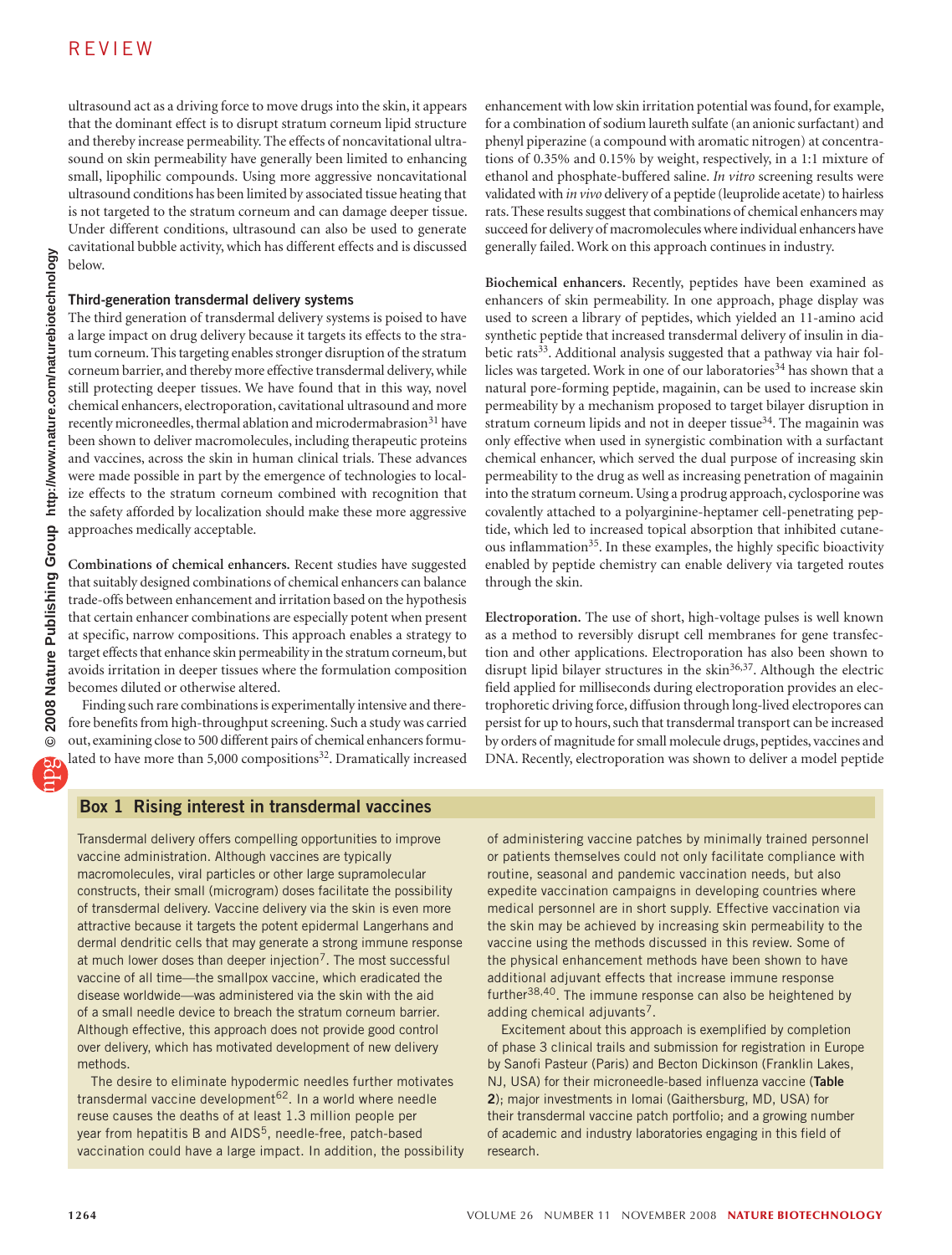vaccine into the skin of mice to generate a strong cytotoxic T-lymphocyte response<sup>38</sup>.

Because the stratum corneum electrical resistance is orders of magnitude greater than that of deeper tissues, the electric field applied during electroporation is initially concentrated in the stratum corneum. However, upon electroporation of stratum corneum lipid bilayers, stratum corneum resistance rapidly and dramatically drops, and the electric field correspondingly distributes to a greater extent into the deeper tissues, which contain sensory and motor neurons. The associated pain and muscle stimulation can be avoided by using closely spaced microelectrodes that constrain the electric field within the stratum corneum<sup>39</sup>. Although electroporation has been studied extensively in animals, this approach to transdermal delivery has received limited attention to use in humans thus far owing largely to the complexity of device design.

**Cavitational ultrasound.** In addition to heating, ultrasound is also known to generate cavitation, which is the formation, oscillation and, in some cases, collapse of bubbles in an ultrasonic pressure field. Cavitation is generated only under specific conditions (e.g., low-frequency ultrasound) that differ from those of ultrasonic heating or imaging devices. The opportunity for transdermal drug delivery is that cavitation bubbles concentrate the energy of ultrasound and thereby enable targeted effects at the site of bubble activity<sup>30,40</sup>. Because bubbles are more difficult to grow and oscillate within densely packed tissue, cavitation preferentially occurs within the coupling medium (e.g., a hydrogel) between the ultrasound transducer and skin. The expected mechanism of cavitational ultrasound is that bubbles oscillate and collapse at the skin surface, which generates localized shock waves and liquid microjets directed at the stratum corneum<sup>41</sup>. This disrupts stratum corneum lipid structure and thereby increases skin permeability for up to many hours without damaging deeper tissues. Cavitational ultrasound is not believed to contribute a significant driving force for transport.

Already, cavitational ultrasound has been approved for enhanced delivery of lidocaine through the skin<sup>42</sup> and has been studied extensively in animals for delivery of insulin, as well as heparin, tetanus toxoid vaccine and other compounds<sup>40</sup>. Ultrasound can be applied using handheld devices, as well as low-profile, cymbal transducers that could be integrated into a patch<sup>43</sup>. Ultrasound has also been used to extract interstitial fluid glucose for diabetes monitoring<sup>44</sup> and to increase skin permeability to small molecules, as well as macromolecules up to tens of kilodaltons. Lasers have similarly been used to increase skin permeability by a related shock-wave mechanism<sup>45</sup>.

**Microneedles.** A conceptually straightforward way to selectively permeabilize the stratum corneum is to pierce it with very short needles. Over the past decade, microneedles have been developed as a means to deliver drugs into the skin in a minimally invasive manner $46,47$ . Solid microneedles have been shown to painlessly pierce the skin to increase skin permeability to a variety of small molecules, proteins and nanoparticles from an extended-release patch. Alternatively, drug formulations have been coated on or encapsulated within microneedles for rapid or controlled release of peptides and vaccines in the skin. Hollow microneedles have been used to deliver insulin and vaccines by infusion.

In general, microneedles (i) increase skin permeability by creating micron-scale pathways into the skin, (ii) can actively drive drugs into the skin either as coated or encapsulated cargo introduced during microneedle insertion or via convective flow through hollow microneedles and (iii) target their effects to the stratum corneum, although microneedles typically pierce across the epidermis and into the superficial dermis too (reviewed in ref. 47).

## **Box 2 Transdermal patch design**

Almost all transdermal patch designs, the drug is stored in a reservoir that is enclosed on one side with an impermeable backing and has an adhesive that contacts the skin on the other side<sup>63</sup>. Some designs employ drug dissolved in a liquid or gelbased reservoir, which can simplify formulations and permit the use of liquid chemical enhancers, such as ethanol. These designs characteristically are composed of four layers: an impermeable backing membrane, a drug reservoir, a semi-permeable membrane that may serve as a rate-limiting barrier and an adhesive layer. Other designs incorporate the drug into a solid polymer matrix, which simplifies manufacturing. Matrix systems can have three layers, by eliminating the semi-permeable membrane, or just two layers, by incorporating the drug directly into the adhesive.

Several recent advances in microneedle design and formulation are worthy of note. Original fabrication methods involving clean room-based sculpting of silicon-based structures have moved to low-cost manufacturing methods to make microneedles out of metals and polymers commonly found in FDA-approved devices and parenteral formulations. We have dipcoated microneedles with a variety of compounds, including small molecules, proteins, DNA and virus particles<sup>48</sup>. We have also made microneedles of water-soluble polymers that encapsulate various compounds within the needle matrix49. These microneedles dissolve in the skin over a timescale of minutes and thereby leave no sharp medical waste after use.

Advances have also been made in delivery to humans using microneedles. In a recent study, we administered naltrexone to healthy volunteers whose skin was pretreated with microneedles<sup>50</sup>. After applying a naltrexone patch, blood levels of naltrexone reached the therapeutic range. Transdermal delivery without microneedle pretreatment yielded naltrexone levels below detection. Microneedle treatment was reported to be painless by the volunteers and was generally well tolerated. Other unpublished human studies have demonstrated delivery of parathyroid hormone from coated microneedles, which have advanced from animal studies through clinical trials (**Table 2**).



**Figure 2** Histological structure of mammalian skin. (**a**) Skin structure. The skin's outermost layer is the stratum corneum, which is a nonviable tissue that provides most of skin's barrier properties. The viable epidermis is an epithelial layer that serves to continuously renew the stratum corneum, among other functions. The dermis is a largely fibrous layer that provides skin's mechanical support, as well as the skin's vasculature and anchoring of sweat gland and hair follicle appendages. (Image of H&E stained porcine skin provided courtesy of Samantha Andrews, Georgia Institute of Technology.) (**b**) Stratum corneum structure. Drug penetration across the stratum corneum is limited primarily by the lipids organized in bilayer structures (L) that fill the intercellular spaces between corneocytes (C). (Cryo-scanning electron micrograph provided courtesy of Joke Bouwstra, Leiden University and reproduced with permission from ref. 61.)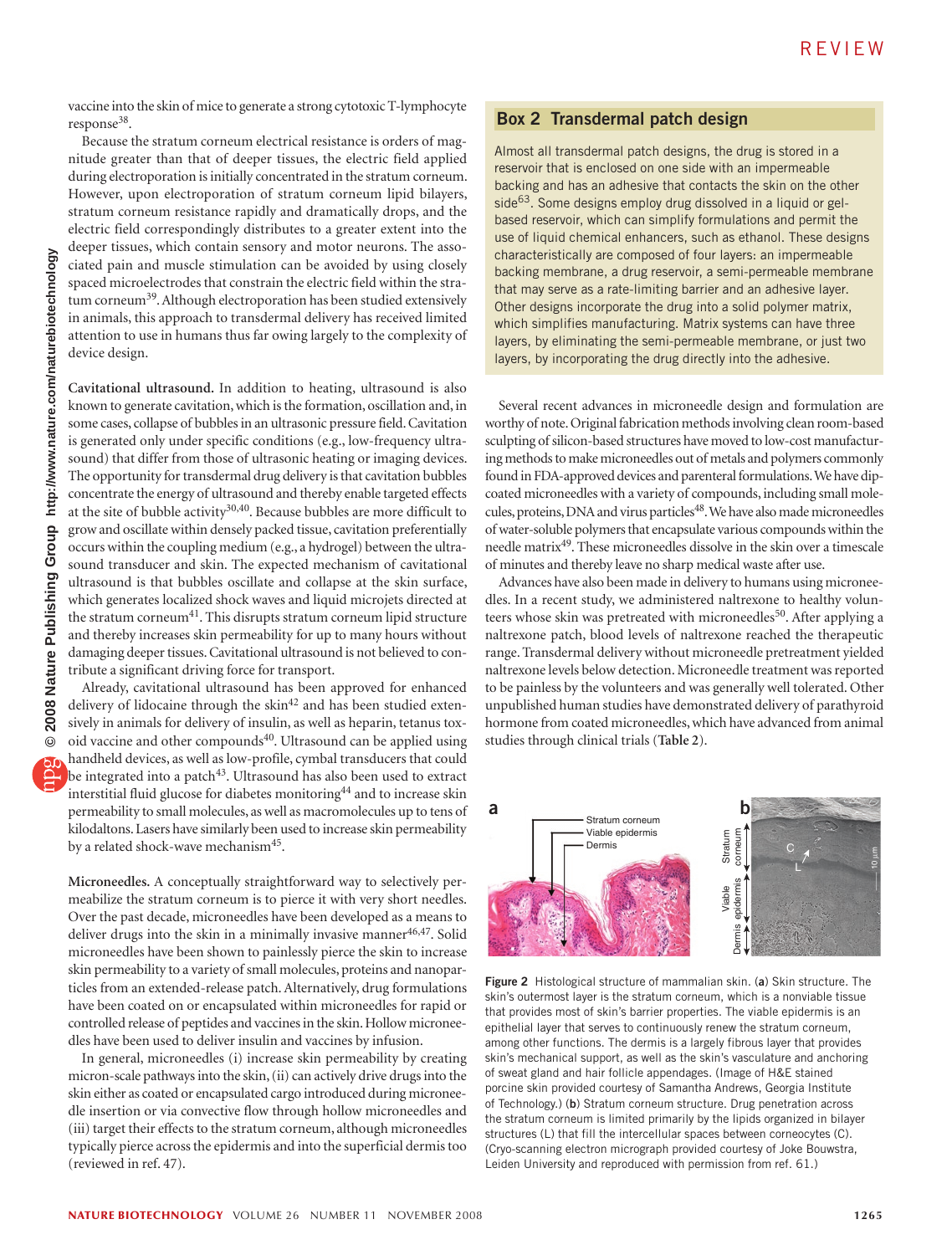| Table 2 Representative transdermal drugs in clinical development |                                      |                                       |                       |                                                                                    |  |  |  |
|------------------------------------------------------------------|--------------------------------------|---------------------------------------|-----------------------|------------------------------------------------------------------------------------|--|--|--|
| <b>Drug</b>                                                      | <b>Indication</b>                    | <b>Delivery technology</b>            | <b>Clinical phase</b> | Company                                                                            |  |  |  |
| AB-1001                                                          | Nausea and vomiting                  | Passive                               | Phase 3               | Abeille Pharmaceuticals (Princeton, NJ, USA)                                       |  |  |  |
| Acyclovir                                                        | <b>Herpes labialis</b>               | Iontophoresis                         | Phase 2               | Transport Pharmaceuticals (Framingham, MA, USA)                                    |  |  |  |
| Buprenorphine                                                    | Pain                                 | Passive                               | Phase 3 <sup>a</sup>  | Purdue Pharma (Stamford, CT, USA)                                                  |  |  |  |
| Fertility hormone                                                | Female infertility                   | Iontophoresis                         | Phase 1               | Vyteris/Ferring (Fair Lawn, NJ, USA/Parsippany, NJ, USA)                           |  |  |  |
| Granisetron                                                      | Nausea and vomiting                  | Passive                               | Pre-registration      | Prostrakan (Galashiels, UK)                                                        |  |  |  |
| Heat-labile enterotoxin of E. coli Travelers' diarrhea           |                                      | Skin abrasion                         | Phase 2               | Iomai                                                                              |  |  |  |
| Human growth hormone                                             | Growth hormone deficiency            | Thermal ablation                      | Phase 1               | TransPharma Medical/ Teva Pharmaceuticals (Lod. Israel/<br>Petach Tikva, Israel)   |  |  |  |
| Influenza vaccine                                                | Influenza prophylaxis                | <b>Microneedles</b>                   | Pre-registration      | Becton Dickinson/Sanofi-Pasteur (Franklin Lakes, NJ,<br>USA/Lyon, France)          |  |  |  |
| Insulin                                                          | Diabetes mellitus                    | Thermal ablation                      | Phase 1               | Altea Therapeutics (Atlanta, GA, USA)                                              |  |  |  |
| Insulin                                                          | Diabetes mellitus                    | Vesicular carrier                     | Phase 2               | Phosphagenics (Melbourne)                                                          |  |  |  |
| Ketoprofen                                                       | Osteoarthritis                       | Heat enhancement                      | Phase 3               | ZARS (Salt Lake City, UT, USA)                                                     |  |  |  |
| Parathyroid hormone (1-34)                                       | Osteoporosis                         | <b>Microneedles</b>                   | Phase 2               | Zosano (Fremont, CA, USA)                                                          |  |  |  |
| Sufentanil                                                       | Chronic pain                         | Passive                               | Phase 2               | Durect/Endo (Cupertino, CA, USA)                                                   |  |  |  |
| Testosterone                                                     | Female sexual dysfunction            | Metered dose<br>transdermal spray     | Phase 2               | Acrux/VIVUS (West Melbourne, Australia/Mountain View,<br>CA, USA)                  |  |  |  |
| Testosterone                                                     | Male hypogonadism                    | Chemical enhancer<br>(SEPA)           | Phase 2               | MacroChem (New York)                                                               |  |  |  |
| Testosterone                                                     | Hypoactive sexual desire<br>disorder | Passive                               |                       | Pre-registration <sup>a</sup> Procter & Gamble/Watson (Cincinnati/Corona, CA, USA) |  |  |  |
| Triamcinolone acetonide                                          | <b>Dermatoses</b>                    | <b>Chemical enhancer</b><br>(AzoneTS) | Pre-registration      | <b>Echo Therapeutics</b>                                                           |  |  |  |
| <sup>a</sup> Already marketed outside of the United States.      |                                      |                                       |                       |                                                                                    |  |  |  |

Vaccine delivery using microneedles has also been a focus for research. In animal studies we have demonstrated delivery of live attenuated virus, inactivated virus, protein sub-unit, and DNA vaccines against influenza, hepatitis B, Japanese encephalitis and anthrax using solid and hollow microneedles<sup>51</sup>. Human studies have demonstrated the reliability of hollow microneedles to achieve intradermal injection without special training52. Administration of influenza vaccine using these microneedles has recently progressed through completion of clinical trials and filing for registration in Europe (**Table 2**).

**Thermal ablation.** Thermal ablation selectively heats the skin surface to generate micron-scale perforations in the stratum corneum. Transiently heating the skin's surface to hundreds of degrees for microseconds to milliseconds localizes heat transfer to the skin surface without allowing heat to propagate to the viable tissues below<sup>53,54</sup>. This spares these tissues from damage or pain. Mechanistically, thermal ablation may involve rapidly vaporizing water in the stratum corneum, such that the resulting volumetric expansion ablates micron-scale craters in the skin's surface. In more recent studies we find that temperatures well above the boiling point of water are needed and that other processes, such as tissue combustion, may be at play<sup>55</sup>.

Animal studies have demonstrated the ability of thermal ablation to deliver a number of different compounds, such as human growth hormone and interferon α-2b (refs. 54,56). Skin heating has been achieved using ohmic microheaters and radio-frequency ablation. The microscopic length scales of localized skin disruption caused by thermal ablation have resulted in the procedure being well tolerated. Unpublished studies report clinical trials for delivery of a number of drugs, including human growth hormone and insulin (**Table 2**).

**Microdermabrasion.** A final way to remove the stratum corneum barrier employs abrasion by microdermabrasion or simply using sandpaper.

Microdermabrasion is a widely used method to alter and remove skin tissue for cosmetic purposes. This abrasive mechanism, which is related to sand blasting on the microscopic scale, has been shown to increase skin permeability to drugs, including lidocaine and 5-fluorouracil, which suggests possible applications in transdermal drug delivery<sup>57</sup>. Vaccine delivery across the skin has also been facilitated by skin abrasion using sandpaper<sup>58</sup>. Initial studies in animals generated strong immune responses to several vaccines when administered topically in combination with a potent adjuvant (that is, heat-labile enterotoxin of *Escherichia coli*). More recently, human trials have addressed vaccination against traveler's diarrhea and influenza (**Table 2**).

### **Comparison of transdermal delivery systems**

In addition to more than 100 drugs formulated as creams and ointments, there are now 19 drugs or drug combinations administered using FDAapproved transdermal delivery systems (**Fig. 1**). Most of these first-generation delivery systems rely primarily on appropriate drug properties that permit absorption into the skin without significant enhancement of skin permeation. However, advances in the field through second- and third-generation transdermal delivery systems are opening the door to transdermal administration of hydrophilic molecules, macromolecules and vaccines (**Table 2**).

Most enhancement approaches increase skin permeability without providing an added driving force for transdermal transport. Chemical enhancers are an exception, because they can disrupt stratum corneum structure as well as increase drug solubility and thereby increase the drug concentration-gradient driving force. Microneedles are another exception, because they not only pierce the skin, but also carry drug into the skin via coating and encapsulation using solid microneedles or infusion through hollow needles. Although electrical methods of delivery can affect skin permeability as well as provide an electrical driving force, iontophoresis acts primarily to drive drugs into the skin and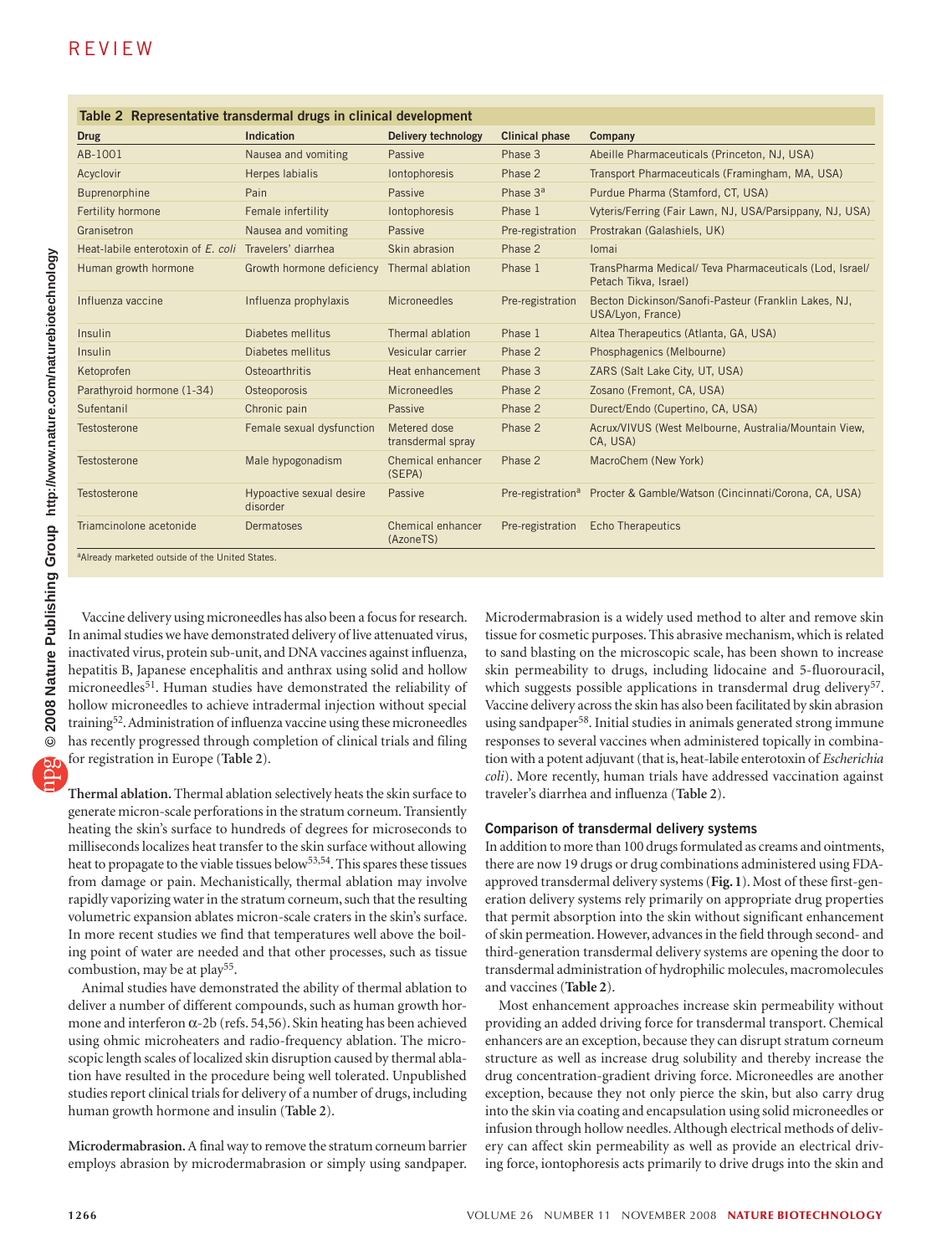electroporation acts largely to disrupt stratum corneum structure. Because iontophoresis provides a transport driving force, it may be especially useful when coupled with another method that increases skin permeability. Such combined enhancement strategies have received previous attention in the literature<sup>59</sup>.

Successful transdermal delivery is based on achieving a suitable balance between effective delivery and safety to the skin. Some of the third-generation systems rely on the hypothesis that relatively large, micron-scale defects in the stratum corneum should be well tolerated by patients as long as significant damage is not done to living cells in the viable epidermis and dermis. Reports to date suggest that this hypothesis is reasonable, based on data from a growing collection of clinical trials that have advanced through phase 1 safety trials and into phase 2 and 3 studies of efficacy, especially using microneedles and thermal ablation (**Table 2**). This may not be surprising, given that the skin reliably repairs itself without scarring or infection after being routinely subjected to microscopic defects caused by scrapes, scratches, shaving, hypodermic injection and other minor mechanical trauma.

Clinical impact relies not only on a transdermal delivery system that administers drugs in a safe and effective manner, but one that is also low cost and easy to use, given that most transdermal delivery systems are designed for self-administration at home. The various chemical enhancers can be integrated into small, inexpensive patches that patients find convenient. The various physical enhancers may be more effective to deliver macromolecules and vaccines, but are generally driven by handheld devices that require electrical power. As a result, most physical enhancers rely on relatively costly, reusable devices that interface with a disposable drug reservoir component. Microneedles are an exception, because they can deliver macromolecules and vaccines, should be inexpensive to manufacture as single-use patches and do not require a power supply. However, microneedles are also unique in that they are physically invasive, which raises additional safety and sterility considerations.

#### **Future outlook and conclusions**

Looking to the future, it is likely that first-generation patch technology will continue to be used for delivery of small-molecule drugs with the right set of properties, especially those drugs that are currently administered orally and by injection that are coming off patent. Second-generation chemical enhancers should find continued use as formulation excipients in topical dermatological creams and ointments and some systemic patches for small-molecule drugs. They will probably have little impact on delivery of hydrophilic drugs and macromolecules, because the most effective chemical enhancers generally diffuse out of the stratum corneum and irritate deeper tissue. Targeted, third-generation combinations of chemical enhancers and biochemical approaches offer strategies for more targeted enhancement, but are still in the early stages of development.

Second-generation physical enhancement using iontophoresis has already lead to changes in the clinic, especially for rapid, localized delivery to the skin. Its electronic control over delivery rates gives iontophoresis a special property that can be exploited for patient-controlled dosing and other complex delivery profiles. However, because iontophoresis does not substantially change the skin barrier, it appears unlikely to affect macromolecule or vaccine delivery, unless used in combination with other methods that increase skin permeability. Likewise, noncavitational ultrasound has found use in transdermal delivery of anti-inflammatories in physical therapy, but does not appear suitable for delivery of large compounds.

Third-generation physical enhancement using cavitational ultrasound and electroporation enhance transdermal delivery by disrupting stratum corneum on the nanometer scale. Cavitational ultrasound has already been approved for transdermal delivery of lidocaine and may be approved in the future for peptides and other small macromolecules. Although effective, applications of cavitational ultrasound may be limited by the need for a sophisticated device that only increases skin permeability at the nanometer scale and thereby may not be broadly applicable to macromolecules and vaccines.

Skin can be disrupted on the micron scale by third-generation physical enhancement using microneedles, thermal ablation and microdermabrasion. These methods have special promise, because they appear broadly capable of delivering not only small molecules, but macromolecules and vaccines as well. Unpublished clinical trails appear to yield promising results, and published data suggest that these methods can be safe and effective. A microneedle product for vaccine delivery has been submitted in Europe for regulatory approval and other microneedle and thermal ablation products are proceeding through advanced clinical trials.

A limitation of diffusing large compounds through micron-scale disruptions is that diffusivity is a strong inverse function of molecular size. Thus, even though, for example, an inactivated virus particle vaccine can easily fit though a micron-sized hole, it may take a long time to diffuse through. When rapid delivery is desirable, it may be preferable to use microneedles that actively drive macromolecules and drugs into the skin or to combine micron-scale disruption with an added driving force, such as iontophoresis.

Overall, transdermal drug delivery offers compelling opportunities to address the low bioavailability of many oral drugs, the pain and inconvenience of injections, and the limited controlled-release options of both. Building off the successes of first-generation transdermal patches, second-generation chemical enhancers and iontophoresis are expanding delivery capabilities for small molecules, whereas third-generation physical enhancers (including ultrasound, thermal ablation and microneedles) could enable transdermal delivery of macromolecules and vaccines. These scientific and technological advances that enable targeted disruption of stratum corneum while protecting deeper tissues have brought the field to a new level of capabilities that position transdermal drug delivery for an increasingly widespread impact on medicine.

#### **ACKNOWLEDGMENTS**

We thank Daniel Bucks, Gary Cleary, Robert Gale, Samir Mitragotri and Audra Stinchcomb for helpful discussions. M.R.P. is the Emerson-Lewis Faculty Fellow and works at the Center for Drug Design, Development and Delivery and the Institute for Bioengineering and Bioscience at Georgia Tech. This work was supported in part by the National Institutes of Health.

#### **COMPETING INTERESTS STATEMENT**

The authors declare competing financial interests: details accompany the full-text HTML version of the paper at http:/[/www.nature.com/naturebiotechnology](file:///Volumes/EDITPROD-CURRENT/Biotechnology/NBT_1108/FOB/7-review/www.nature.com/naturebiotechnology )/.

Published online at<http://www.nature.com/naturebiotechnology/> Reprints and permissions information is available online at http://npg.nature.com/ reprintsandpermissions/

- 1. Guy, R.H. & Hadgraft, J. (eds.) *Transdermal Drug Delivery* (Marcel Dekker, New York; 2003).
- 2. Williams, A. *Transdermal and Topical Drug Delivery* (Pharmaceutical Press, London; 2003).
- 3. Prausnitz, M.R., Mitragotri, S. & Langer, R. Current status and future potential of transdermal drug delivery. *Nat. Rev. Drug Discov.* **3**, 115–124 (2004).
- 4. Bronaugh, R.L. & Maibach, H.I. (eds.) *Percutaneous Absorption*, edn. 4 (Marcel Dekker, New York; 2005).
- 5. Miller, M.A. & Pisani, E. The cost of unsafe injections. *Bull. World Health Organ.* **77**, 808–811 (1999).
- 6. Foldvari, M., Babiuk, S. & Badea, I. DNA delivery for vaccination and therapeutics through the skin. *Curr. Drug Deliv.* **3**, 17–28 (2006).
- 7. Glenn, G.M. & Kenney, R.T. Mass vaccination: solutions in the skin. *Curr. Top. Microbiol. Immunol.* **304**, 247–268 (2006).
- 8. Mayes, S. & Ferrone, M. Fentanyl HCl patient-controlled iontophoretic transdermal system for the management of acute postoperative pain. *Ann. Pharmacother.* **40**, 2178–2186  $(2006)$